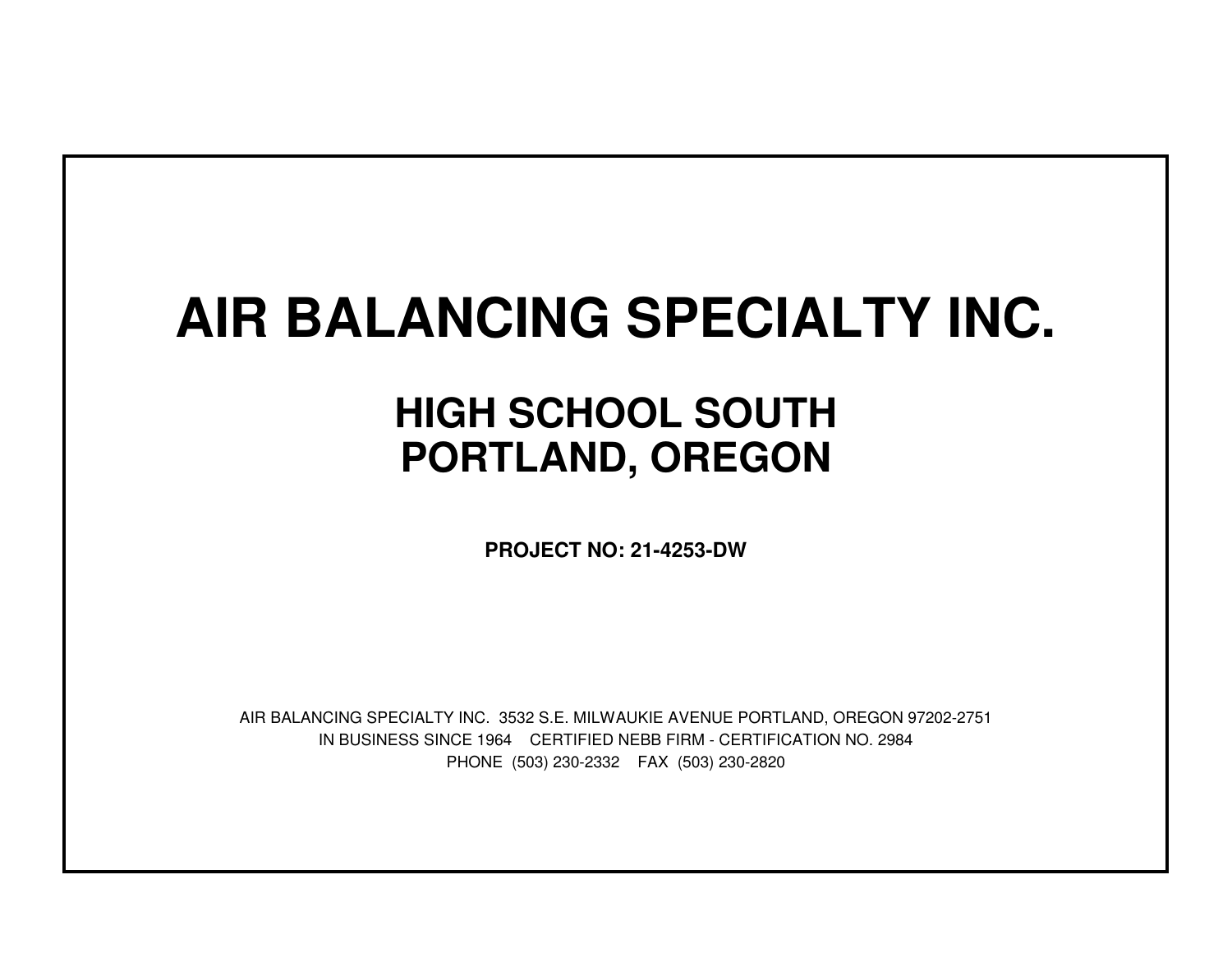| PROJECT NAME:                                                        | HIGH SCHOOL SOUTH - PORTLAND, OREGON                                                                                         |                      |          |                                                                               |                         |  |  |  |  |  |  |
|----------------------------------------------------------------------|------------------------------------------------------------------------------------------------------------------------------|----------------------|----------|-------------------------------------------------------------------------------|-------------------------|--|--|--|--|--|--|
| OWNER:                                                               | DAVID DOUGLAS SCHOOL DISTRICT                                                                                                | DATE STARTED:        | 04/13/21 | DATE FINISHED:                                                                | 04/14/21                |  |  |  |  |  |  |
| MECHANICAL ENGINEER:                                                 |                                                                                                                              | WORK PERFORMED BY:   |          | DALE NEFFENDORF<br>WILLIAM NEFFENDORF                                         |                         |  |  |  |  |  |  |
| <b>GENERAL CONTRACTOR:</b>                                           |                                                                                                                              | <b>CERTIFIED BY:</b> |          |                                                                               |                         |  |  |  |  |  |  |
| MECHANICAL CONTRACTOR:                                               |                                                                                                                              | DATE:                |          |                                                                               |                         |  |  |  |  |  |  |
| SHEET METAL CONTRACTOR:                                              |                                                                                                                              |                      |          | $S_{PQ}$<br>$\mathbf{A}$<br><b>DALE W. NEFFENDORF</b><br><b>CERTIFICATION</b> | $\alpha$                |  |  |  |  |  |  |
| CONTROL CONTRACTOR:                                                  |                                                                                                                              |                      |          | 2984<br>Exp. 3/31/22<br>and Hydronic                                          | <b>12.30</b>            |  |  |  |  |  |  |
|                                                                      |                                                                                                                              |                      |          |                                                                               |                         |  |  |  |  |  |  |
| IN BUSINESS SINCE 1964                                               | AIR BALANCING SPECIALTY INC.<br>3532 SE Milwaukie Avenue Portland, Oregon 97202-2751 Phone (503) 230-2332 Fax (503) 230-2820 |                      |          |                                                                               | CERTIFIED NEBB No. 2984 |  |  |  |  |  |  |
|                                                                      |                                                                                                                              |                      |          |                                                                               |                         |  |  |  |  |  |  |
| <b>CERTIFIED TEST AND BALANCE REPORT</b><br>PROJECT NO.: 21-42253-DW |                                                                                                                              |                      |          |                                                                               |                         |  |  |  |  |  |  |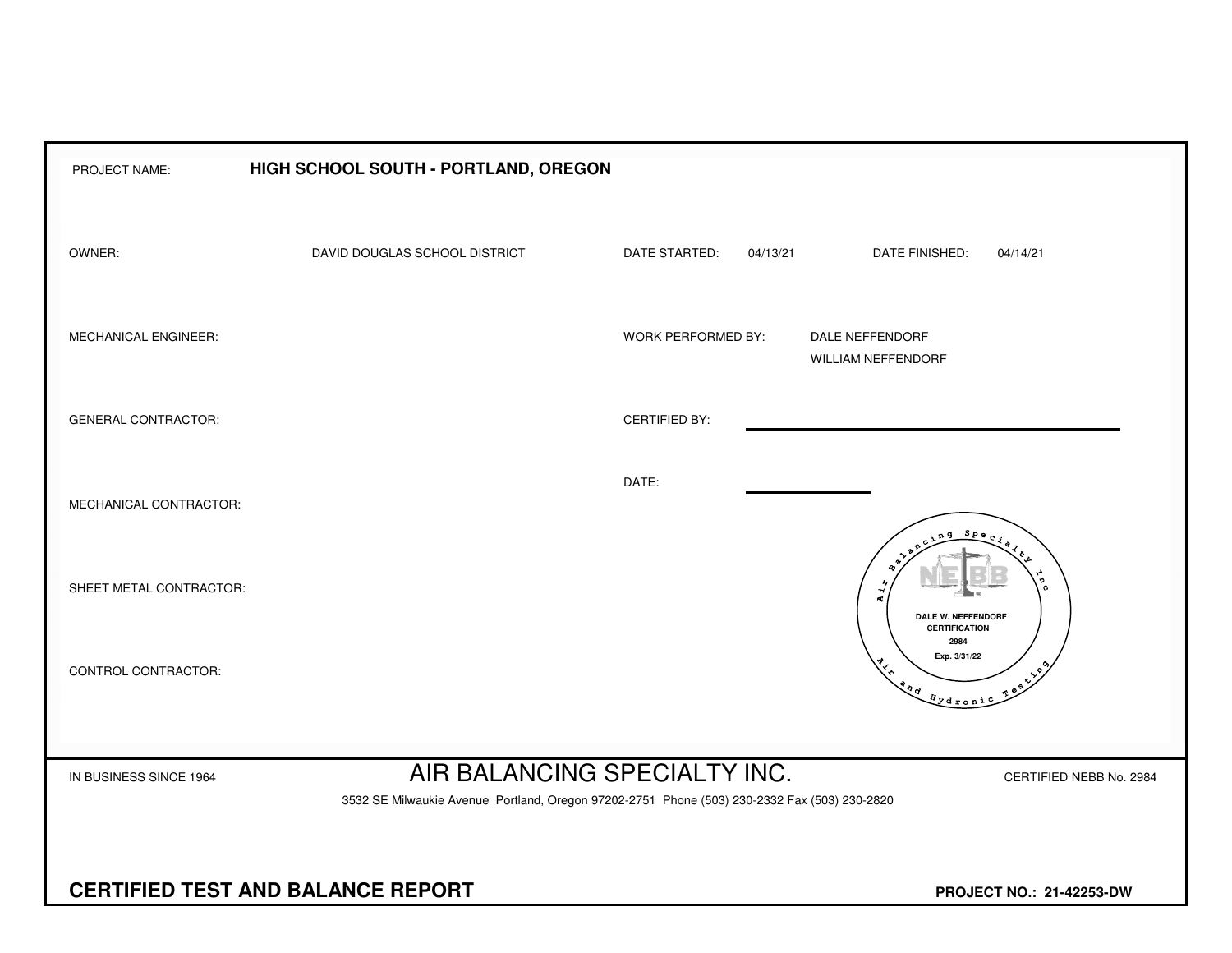| <b>INSTRUMENT</b>                                              | <b>MODEL NO.</b>              | <b>SERIAL NO.</b>            | <b>RANGE</b>                 | <b>CALIBRATION DATE</b> |
|----------------------------------------------------------------|-------------------------------|------------------------------|------------------------------|-------------------------|
| <b>AIR</b>                                                     |                               |                              |                              |                         |
| Shortridge Airdata Multimeter<br>(D)<br><b>ADM Accessories</b> | ADM860                        | M98375                       | 0.0001 to 60.00" WC.         | 1/12/2021               |
| (DH) Datameter Flow Hood                                       | 8400                          |                              | 25 - 2500 CFM                |                         |
| (DP) Datameter Pitot Tube                                      | 12", 18", 24", 36", 48" & 60" |                              | 50 - 30000 FPM               |                         |
| (DA) Datameter Airfoil                                         | AFP <sub>18</sub>             |                              | 50 - 5000 FPM                |                         |
| (DG) Datameter Velgrid                                         | VLG84                         |                              | 50 - 2500 FPM                |                         |
| <b>Rotating Vane Anemometer</b><br>(R)                         | $A4/-4"$                      | 83072B                       | 200 - 10000 FPM              | 1/14/2021               |
| Amprobe Ammeter                                                | Fluke 335                     | 99330394                     | 0 - 750 Volts / 0 - 300 Amps | 1/8/2021                |
| Shimpo Tachometer                                              | DT-207L                       | D26B0033                     | 6 - 30,000 RPM               | 1/12/2021               |
| <b>WATER</b>                                                   |                               |                              |                              |                         |
| Hydrodata Meter                                                | <b>HDM-250</b>                | W01025                       | DP -10 to +300 PSI           | 1/12/2021               |
|                                                                |                               |                              |                              |                         |
|                                                                |                               |                              |                              |                         |
|                                                                |                               |                              |                              |                         |
|                                                                |                               |                              |                              |                         |
| IN BUSINESS SINCE 1964                                         |                               | AIR BALANCING SPECIALTY INC. |                              | CERTIFIED NEBB No. 2984 |

3532 SE Milwaukie Avenue Portland, Oregon 97202-2751 Phone (503) 230-2332 Fax (503) 230-2820

## **EQUIPMENT USED IN BALANCING**

 **PROJECT: HIGH SCHOOL SOUTH - PORTLAND, OREGON PROJECT NO.: 21-4253-DW**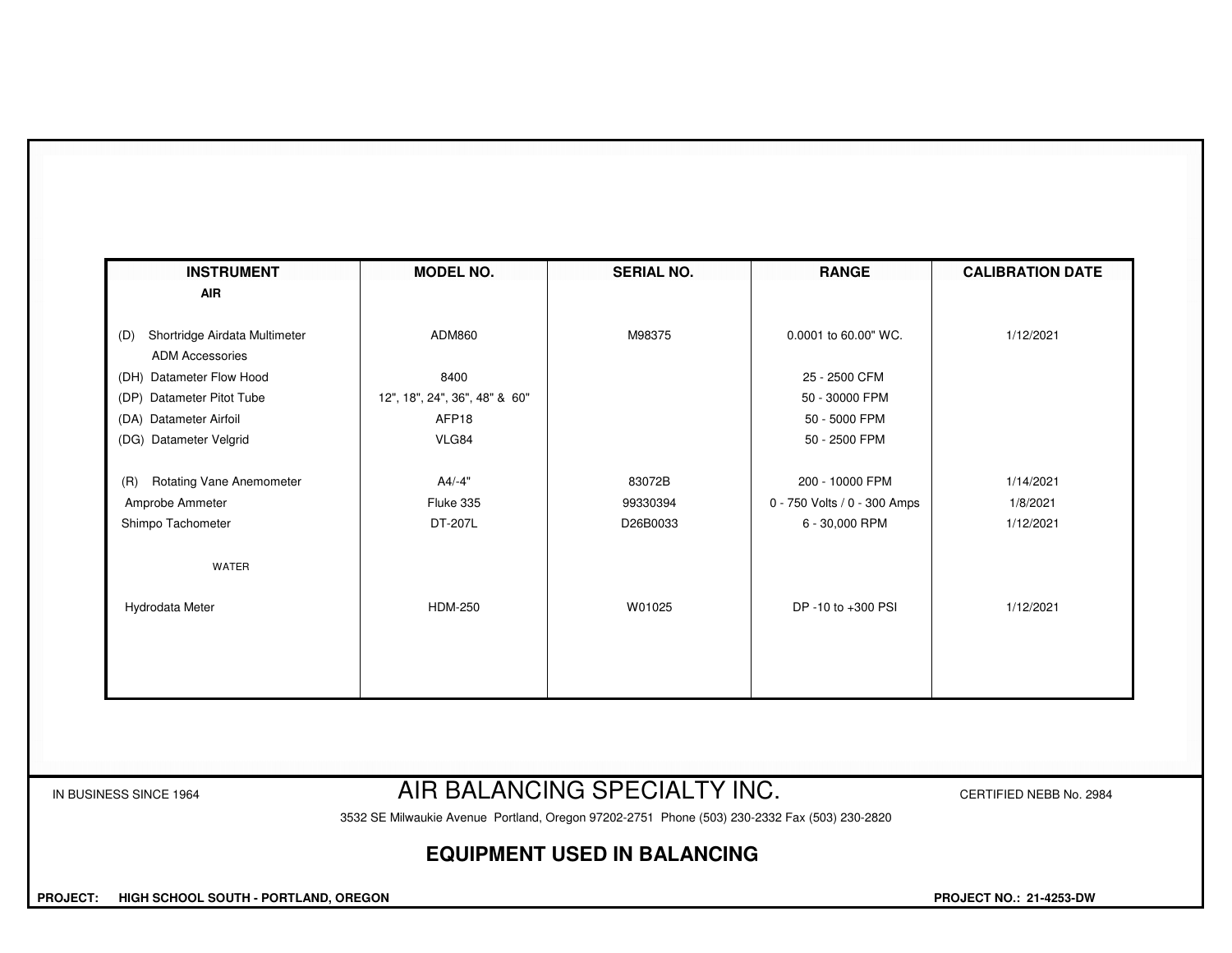## **PAGE ABBREVATION KEY**

AK - GRILLE AREA OR RESTRICTION VALUEVEL - VELOCITY CFM - CUBIC FEET PER MINUTEFPM - FEET PER MINUTEACH - AIR CHANGES PER HOUR

IN BUSINESS SINCE 1964 **AIR BALANCING SPECIALTY INC.** CERTIFIED NEBB No. 2984

 **3532 SE Milwaukie Avenue Portland, Oregon 97202-2751 Phone (503) 230-2332 Fax (503) 230-2820**

 **PROJECT: HIGH SCHOOL SOUTH - PORTLAND, OREGON PROJECT NO.: 21-4253-DW**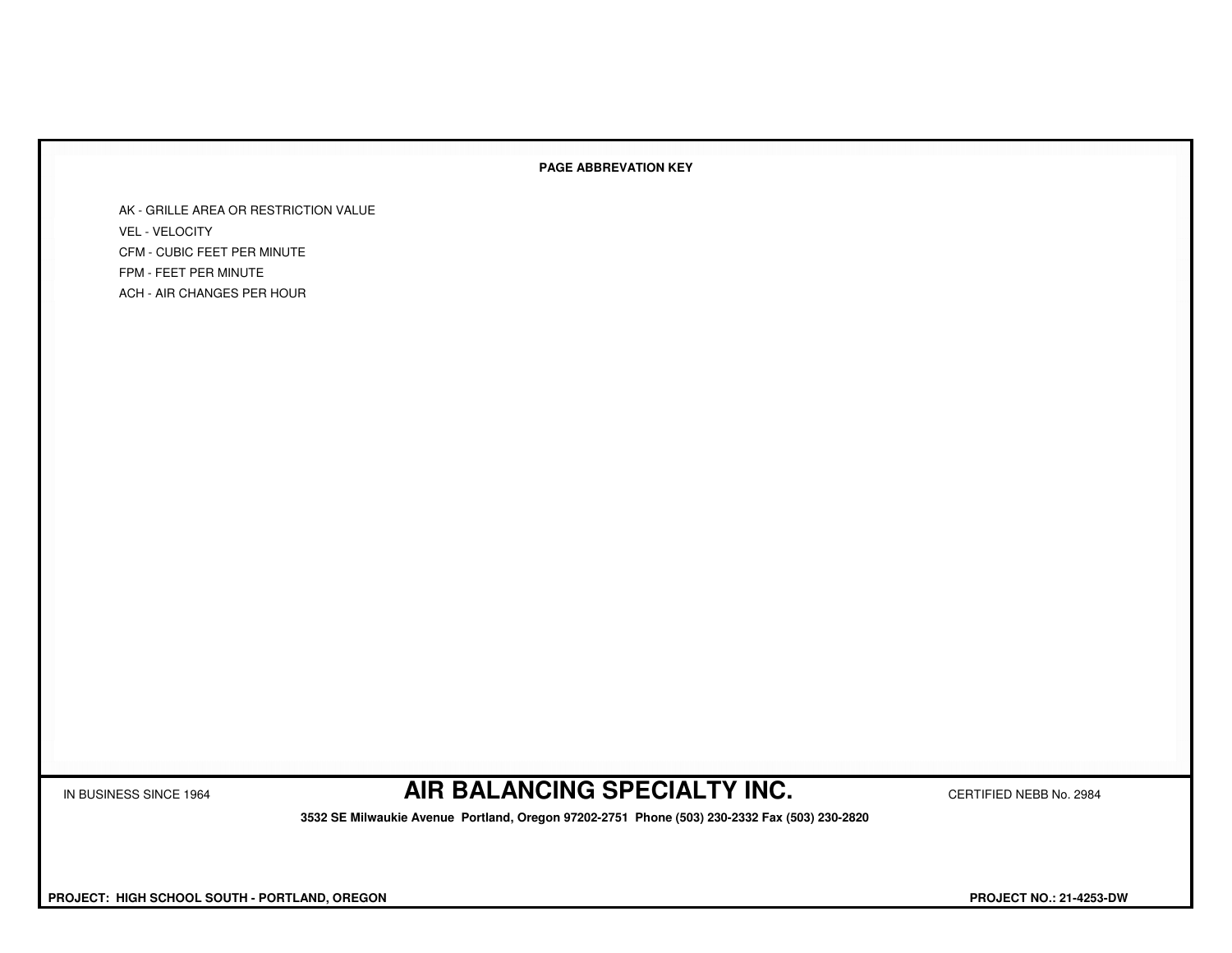|         | AREA SERVED                                                                               |                                                                                                                               |           | OUTLET |      |           | <b>DESIGN</b> |          |            | <b>CUBIC</b> | TEST#1     |            |      | TEST#2         |             |     |     |          |
|---------|-------------------------------------------------------------------------------------------|-------------------------------------------------------------------------------------------------------------------------------|-----------|--------|------|-----------|---------------|----------|------------|--------------|------------|------------|------|----------------|-------------|-----|-----|----------|
| Ref     | Ins                                                                                       |                                                                                                                               | $Rm.+No.$ |        | Size | Blow      | AK            | Vel      | <b>CFM</b> | <b>FEET</b>  | <b>FPM</b> | <b>CFM</b> |      | ACH   PRESSURE | <b>FPM</b>  | CFM | ACH | PRESSURE |
|         |                                                                                           |                                                                                                                               |           |        |      |           |               |          |            |              |            |            |      |                |             |     |     |          |
|         |                                                                                           |                                                                                                                               |           |        |      |           |               |          |            |              |            |            |      |                |             |     |     |          |
|         |                                                                                           | DH Classroom                                                                                                                  | 202       |        |      | <b>SW</b> | 1.00          |          |            | 7774         |            | 740        | 5.71 |                |             |     |     |          |
|         |                                                                                           | DH Classroom                                                                                                                  | 203       |        |      | SW        | 1.00          |          |            | 7473         |            | 755        | 6.06 |                |             |     |     |          |
|         |                                                                                           |                                                                                                                               |           |        |      |           |               |          |            |              |            |            |      |                |             |     |     |          |
|         |                                                                                           | DH Classroom                                                                                                                  | 204       |        |      | <b>SW</b> | 1.00          |          |            | 7549         |            | 745        | 5.92 |                |             |     |     |          |
|         |                                                                                           |                                                                                                                               |           |        |      |           |               |          |            |              |            |            |      |                |             |     |     |          |
|         |                                                                                           | DH Classroom                                                                                                                  | 205       |        |      | <b>SW</b> | 1.00          |          |            | 7890         |            | 490        | 3.73 |                |             |     |     |          |
|         |                                                                                           |                                                                                                                               |           |        |      |           |               |          |            |              |            |            |      |                |             |     |     |          |
|         |                                                                                           | DH Classroom                                                                                                                  | 206       |        |      | SW        | 1.00          |          |            | 7845         |            | 830        | 6.35 |                |             |     |     |          |
|         |                                                                                           |                                                                                                                               |           |        |      |           |               |          |            |              |            |            |      |                |             |     |     |          |
|         |                                                                                           | DH Classroom                                                                                                                  | 207       |        |      | <b>SW</b> | 1.00          |          |            | 7521         |            | 770        | 6.14 |                |             |     |     |          |
|         |                                                                                           | DH Classroom                                                                                                                  | 208       |        |      | <b>SW</b> | 1.00          |          |            | 10134        |            | 935        | 5.54 |                |             |     |     |          |
|         |                                                                                           |                                                                                                                               |           |        |      |           |               |          |            |              |            |            |      |                |             |     |     |          |
|         |                                                                                           | DH Classroom                                                                                                                  | 209       |        |      | <b>SW</b> | 1.00          |          |            | 7721         |            | 835        | 6.49 |                |             |     |     |          |
|         |                                                                                           |                                                                                                                               |           |        |      |           |               |          |            |              |            |            |      |                |             |     |     |          |
|         |                                                                                           | DH Computer Lab                                                                                                               | 210/211   |        |      | <b>SW</b> | 1.00          |          |            | 9466         |            | 1055       | 6.69 |                |             |     |     |          |
|         |                                                                                           |                                                                                                                               |           |        |      |           |               |          |            |              |            |            |      |                |             |     |     |          |
|         |                                                                                           | DH Classroom                                                                                                                  | 212       |        |      | SW        | 1.00          |          |            | 7604         |            | 635        | 5.01 |                |             |     |     |          |
|         |                                                                                           |                                                                                                                               |           |        |      |           |               |          |            |              |            |            |      |                |             |     |     |          |
|         |                                                                                           | DH Classroom                                                                                                                  | 213       |        |      | <b>SW</b> | 1.00          |          |            | 7442         |            | 440        | 3.55 |                |             |     |     |          |
|         |                                                                                           | DH Classroom                                                                                                                  | 214       |        |      | <b>SW</b> | 1.00          |          |            | 7454         |            | 450        | 3.62 |                |             |     |     |          |
|         |                                                                                           |                                                                                                                               |           |        |      |           |               |          |            |              |            |            |      |                |             |     |     |          |
|         |                                                                                           | DH Classroom                                                                                                                  | 215       |        |      | <b>SW</b> | 1.00          |          |            | 7462         |            | 725        | 5.83 |                |             |     |     |          |
|         |                                                                                           |                                                                                                                               |           |        |      |           |               |          |            |              |            |            |      |                |             |     |     |          |
|         |                                                                                           | DH Classroom                                                                                                                  | 216       |        |      | <b>SW</b> | 1.00          |          |            | 7917         |            | 835        | 6.33 |                |             |     |     |          |
|         |                                                                                           |                                                                                                                               |           |        |      |           |               |          |            |              |            |            |      |                |             |     |     |          |
|         |                                                                                           | DH Classroom                                                                                                                  | 217       |        |      | SW        | 1.00          |          |            | 7562         |            | 830        | 6.59 |                |             |     |     |          |
|         |                                                                                           |                                                                                                                               |           |        |      |           |               |          |            |              |            |            |      |                |             |     |     |          |
|         |                                                                                           | DH Classroom                                                                                                                  | 218       |        |      | SW        | 1.00          |          |            | 7437         |            | 775        | 6.25 |                |             |     |     |          |
|         |                                                                                           |                                                                                                                               |           |        |      | <b>SW</b> |               |          |            | 7400         |            | 895        |      |                |             |     |     |          |
|         |                                                                                           | DH Classroom                                                                                                                  | 219       |        |      |           | 1.00          |          |            |              |            |            | 7.26 |                |             |     |     |          |
|         |                                                                                           | DH Classroom                                                                                                                  | 220       |        |      | <b>SW</b> | 1.00          |          |            | 8028         |            | 820        | 6.13 |                |             |     |     |          |
|         |                                                                                           |                                                                                                                               |           |        |      |           |               |          |            |              |            |            |      |                |             |     |     |          |
|         |                                                                                           | DH Classroom                                                                                                                  | 221       |        |      | <b>SW</b> | 1.00          |          |            | 10571        |            | 1205       | 6.84 |                |             |     |     |          |
|         |                                                                                           |                                                                                                                               |           |        |      |           |               |          |            |              |            |            |      |                |             |     |     |          |
|         |                                                                                           |                                                                                                                               |           |        |      |           |               |          |            |              |            |            |      |                |             |     |     |          |
|         |                                                                                           |                                                                                                                               |           |        |      |           |               |          |            |              |            |            |      |                |             |     |     |          |
|         |                                                                                           | AIR BALANCING SPECIALTY, INC. 3532 SE Milwaukie Avenue, Portland, Oregon 97202-2751 Phone: (503) 230-2332 Fax: (503) 230-2820 |           |        |      |           |               |          |            |              |            |            |      |                |             |     |     |          |
|         |                                                                                           |                                                                                                                               |           |        |      |           |               |          |            |              |            |            |      |                |             |     |     |          |
|         | AIR BALANCE DATA SHEET<br><b>CONSTANT VOLUME - FPM</b><br>PROJECT NO.: 21-4253-DW         |                                                                                                                               |           |        |      |           |               |          |            |              |            |            |      |                |             |     |     |          |
|         |                                                                                           |                                                                                                                               |           |        |      |           |               |          |            |              |            |            |      |                |             |     |     |          |
|         | PROJECT: HIGH SCHOOL SOUTH - PORTLAND, OREGON<br>DATE START: 04/13/21<br>FINISH: 04/14/21 |                                                                                                                               |           |        |      |           |               |          |            |              |            |            |      |                |             |     |     |          |
|         | PAGE: 1 OF 5                                                                              |                                                                                                                               |           |        |      |           |               |          |            |              |            |            |      |                |             |     |     |          |
| SYSTEM: |                                                                                           | Classrooms 202 - 221                                                                                                          |           |        |      |           |               | SECTION: |            |              |            |            |      |                | BY: DN / WN |     |     |          |
|         |                                                                                           |                                                                                                                               |           |        |      |           |               |          |            |              |            |            |      |                |             |     |     |          |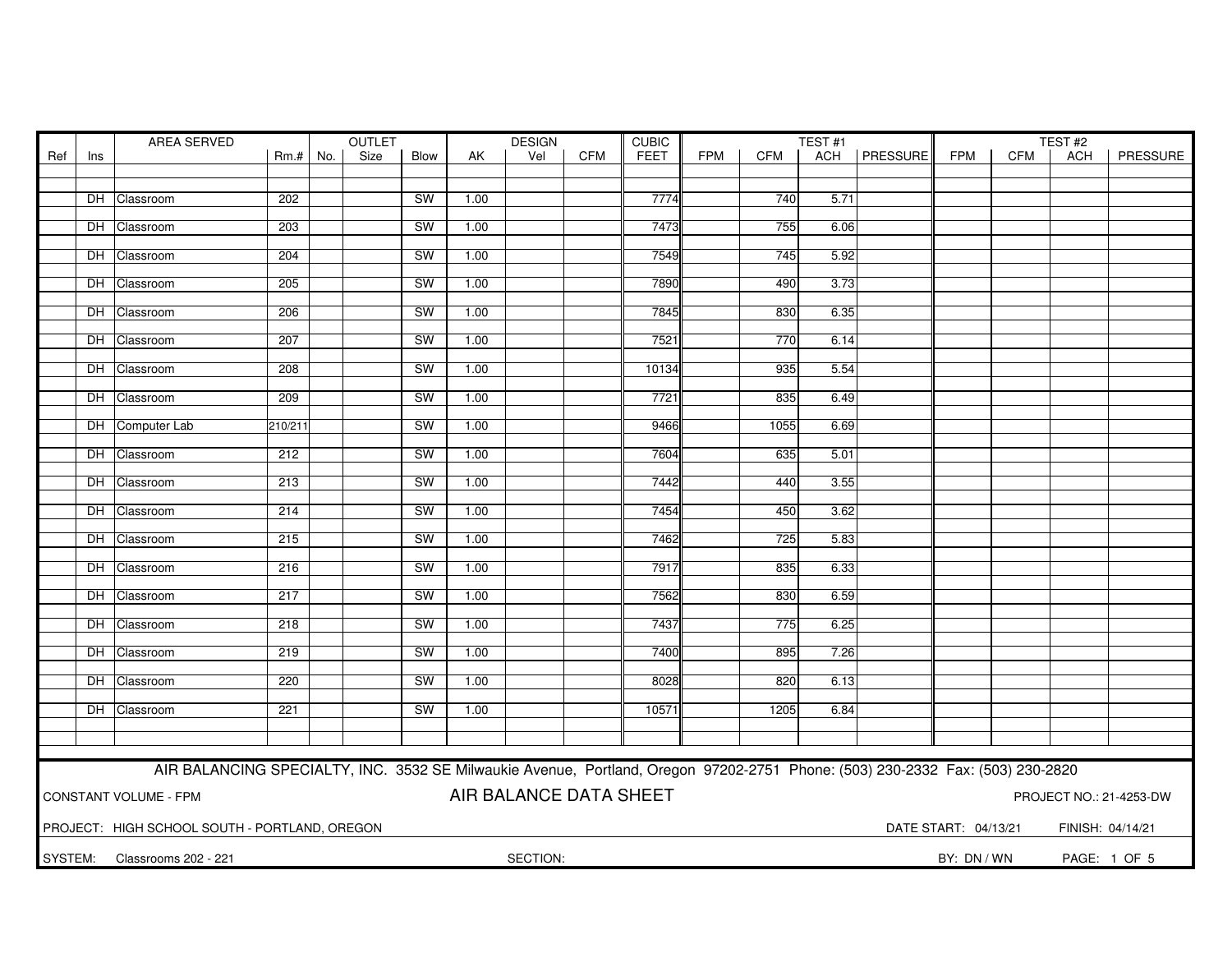|         | AREA SERVED |                                                                                                                               |           | OUTLET |      |           | <b>DESIGN</b> |                        |            | <b>CUBIC</b> | TEST#1 |            |      | TEST#2         |                      |     |                  |                         |
|---------|-------------|-------------------------------------------------------------------------------------------------------------------------------|-----------|--------|------|-----------|---------------|------------------------|------------|--------------|--------|------------|------|----------------|----------------------|-----|------------------|-------------------------|
| Ref     | Ins         |                                                                                                                               | $Rm.+No.$ |        | Size | Blow      | AK            | Vel                    | <b>CFM</b> | <b>FEET</b>  | FPM    | <b>CFM</b> |      | ACH   PRESSURE | <b>FPM</b>           | CFM | ACH              | PRESSURE                |
|         |             |                                                                                                                               |           |        |      |           |               |                        |            |              |        |            |      |                |                      |     |                  |                         |
|         |             |                                                                                                                               |           |        |      |           |               |                        |            |              |        |            |      |                |                      |     |                  |                         |
|         |             | DH Classroom                                                                                                                  | 222       |        |      | <b>SW</b> | 1.00          |                        |            | 11625        |        | 990        | 5.11 |                |                      |     |                  |                         |
|         |             |                                                                                                                               | 223       |        |      | <b>SW</b> | 1.00          |                        |            | 11625        |        | 715        | 3.69 |                |                      |     |                  |                         |
|         |             | DH Classroom                                                                                                                  |           |        |      |           |               |                        |            |              |        |            |      |                |                      |     |                  |                         |
|         |             | DH Classroom                                                                                                                  | 227       |        |      | <b>SW</b> | 1.00          |                        |            | 10895        |        | 995        | 5.48 |                |                      |     |                  |                         |
|         |             |                                                                                                                               |           |        |      |           |               |                        |            |              |        |            |      |                |                      |     |                  |                         |
|         |             | DH Classroom                                                                                                                  | 228       |        |      | <b>SW</b> | 1.00          |                        |            | 10591        |        | 1045       | 5.92 |                |                      |     |                  |                         |
|         |             |                                                                                                                               |           |        |      |           |               |                        |            |              |        |            |      |                |                      |     |                  |                         |
|         |             | DH Classroom                                                                                                                  | 229       |        |      | <b>SW</b> | 1.00          |                        |            | 7954         |        | 445        | 3.36 |                |                      |     |                  |                         |
|         |             |                                                                                                                               |           |        |      |           |               |                        |            |              |        |            |      |                |                      |     |                  |                         |
|         |             | DH Classroom                                                                                                                  | 230       |        |      | <b>SW</b> | 1.00          |                        |            | 7490         |        | 445        | 3.56 |                |                      |     |                  |                         |
|         |             |                                                                                                                               |           |        |      |           |               |                        |            |              |        |            |      |                |                      |     |                  |                         |
|         |             | DH Classroom                                                                                                                  | 231       |        |      | CEIL      | 1.00          |                        |            | 7154         |        | 560        | 4.70 |                |                      |     |                  |                         |
|         |             | DH Classroom                                                                                                                  | 232       |        |      | <b>SW</b> | 1.00          |                        |            | 7515         |        | 620        | 4.95 |                |                      |     |                  |                         |
|         |             |                                                                                                                               |           |        |      |           |               |                        |            |              |        |            |      |                |                      |     |                  |                         |
|         |             | DH Classroom                                                                                                                  | 233       |        |      | SW        | 1.00          |                        |            | 12104        |        | 1360       | 6.74 |                |                      |     |                  |                         |
|         |             |                                                                                                                               |           |        |      |           |               |                        |            |              |        |            |      |                |                      |     |                  |                         |
|         |             | DH Classroom                                                                                                                  | 234       |        |      | SW        | 1.00          |                        |            | 10292        |        | 510        | 2.97 |                |                      |     |                  |                         |
|         |             |                                                                                                                               |           |        |      |           |               |                        |            |              |        |            |      |                |                      |     |                  |                         |
|         |             | DH Classroom                                                                                                                  | 235       |        |      | <b>SW</b> | 1.00          |                        |            | 8567         |        | 845        | 5.92 |                |                      |     |                  |                         |
|         |             |                                                                                                                               |           |        |      |           |               |                        |            |              |        |            |      |                |                      |     |                  |                         |
|         |             | DH Classroom                                                                                                                  | 236       |        |      | <b>SW</b> | 1.00          |                        |            | 8924         |        | 596        | 4.01 |                |                      |     |                  |                         |
|         |             |                                                                                                                               |           |        |      |           |               |                        |            |              |        |            |      |                |                      |     |                  |                         |
|         |             | DH Kitchen                                                                                                                    | 237       |        |      | SW        | 1.00          |                        |            |              |        |            |      |                |                      |     |                  |                         |
|         |             |                                                                                                                               | 238       |        |      | <b>SW</b> | 1.00          |                        |            | 7933         |        | 720        | 5.45 |                |                      |     |                  |                         |
|         |             | DH Classroom                                                                                                                  |           |        |      |           |               |                        |            |              |        |            |      |                |                      |     |                  |                         |
|         |             | DH Classroom                                                                                                                  | 239       |        |      | <b>SW</b> | 1.00          |                        |            | 8719         |        | 470        | 3.23 |                |                      |     |                  |                         |
|         |             |                                                                                                                               |           |        |      |           |               |                        |            |              |        |            |      |                |                      |     |                  |                         |
|         | DH          |                                                                                                                               | 233A      |        |      | SW        | 1.00          |                        |            | 7949         |        | 440        | 3.32 |                |                      |     |                  |                         |
|         |             |                                                                                                                               |           |        |      |           |               |                        |            |              |        |            |      |                |                      |     |                  |                         |
|         | DH          |                                                                                                                               | 233B      |        |      | <b>SW</b> | 1.00          |                        |            | 10303        |        | 555        | 3.23 |                |                      |     |                  |                         |
|         |             |                                                                                                                               |           |        |      |           |               |                        |            |              |        |            |      |                |                      |     |                  |                         |
|         |             |                                                                                                                               |           |        |      |           |               |                        |            |              |        |            |      |                |                      |     |                  |                         |
|         |             |                                                                                                                               |           |        |      |           |               |                        |            |              |        |            |      |                |                      |     |                  |                         |
|         |             |                                                                                                                               |           |        |      |           |               |                        |            |              |        |            |      |                |                      |     |                  |                         |
|         |             |                                                                                                                               |           |        |      |           |               |                        |            |              |        |            |      |                |                      |     |                  |                         |
|         |             |                                                                                                                               |           |        |      |           |               |                        |            |              |        |            |      |                |                      |     |                  |                         |
|         |             | AIR BALANCING SPECIALTY, INC. 3532 SE Milwaukie Avenue, Portland, Oregon 97202-2751 Phone: (503) 230-2332 Fax: (503) 230-2820 |           |        |      |           |               |                        |            |              |        |            |      |                |                      |     |                  |                         |
|         |             |                                                                                                                               |           |        |      |           |               |                        |            |              |        |            |      |                |                      |     |                  |                         |
|         |             | <b>CONSTANT VOLUME - FPM</b>                                                                                                  |           |        |      |           |               | AIR BALANCE DATA SHEET |            |              |        |            |      |                |                      |     |                  | PROJECT NO.: 21-4253-DW |
|         |             |                                                                                                                               |           |        |      |           |               |                        |            |              |        |            |      |                |                      |     |                  |                         |
|         |             | PROJECT: HIGH SCHOOL SOUTH - PORTLAND, OREGON                                                                                 |           |        |      |           |               |                        |            |              |        |            |      |                | DATE START: 04/13/21 |     | FINISH: 04/14/21 |                         |
|         |             |                                                                                                                               |           |        |      |           |               |                        |            |              |        |            |      |                |                      |     |                  |                         |
| SYSTEM: |             | Classrooms 222 - 239, 233A & 233B                                                                                             |           |        |      |           |               | SECTION:               |            |              |        |            |      |                | BY: DN / WN          |     |                  | PAGE: 2 OF 5            |
|         |             |                                                                                                                               |           |        |      |           |               |                        |            |              |        |            |      |                |                      |     |                  |                         |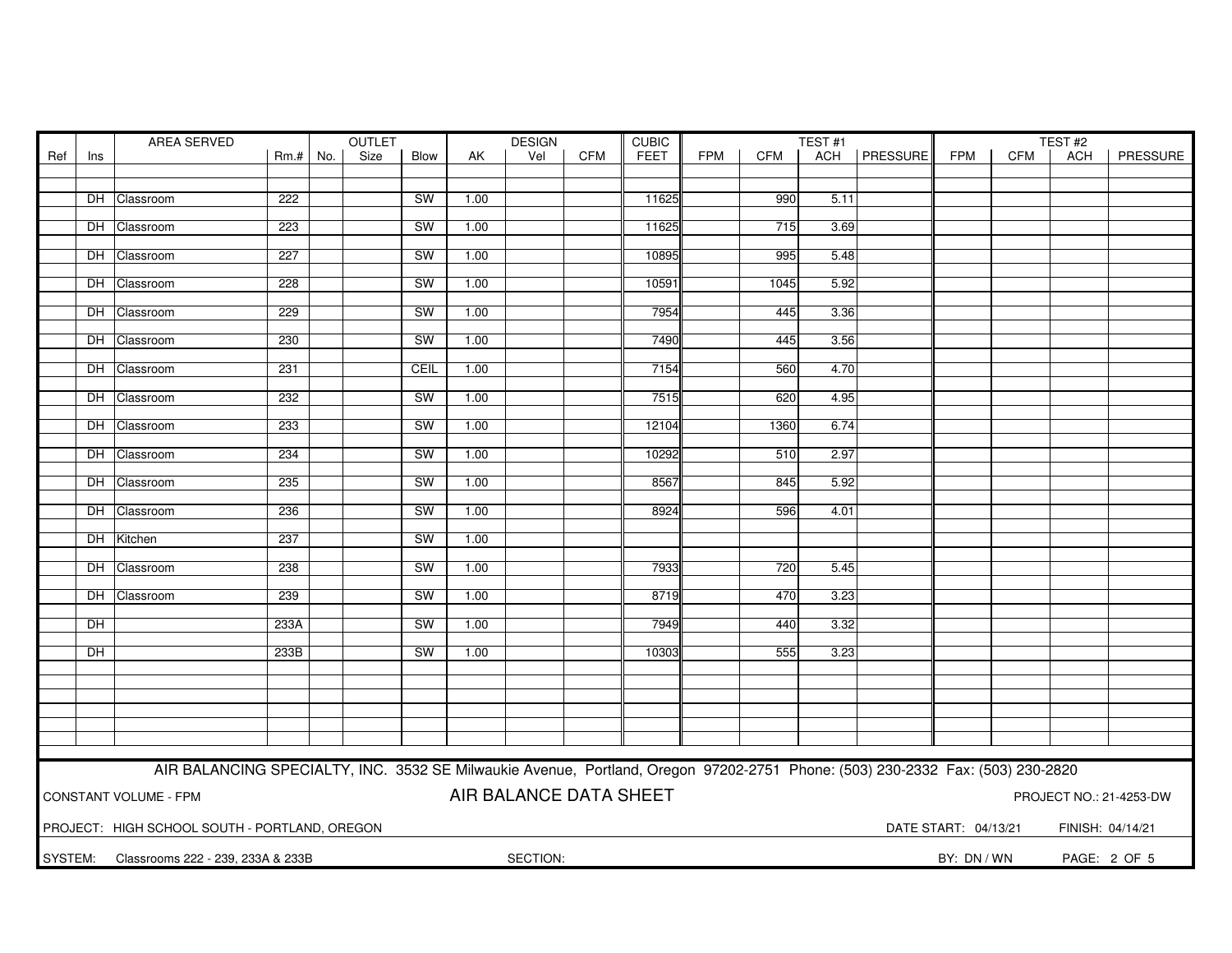|                | AREA SERVED                                                                               |                                                                                                                               |            |  | <b>OUTLET</b> |             |      |                        | <b>DESIGN</b> |             |            | <b>CUBIC</b><br>TEST#1 |      |                 |             |     | TEST#2       |                         |
|----------------|-------------------------------------------------------------------------------------------|-------------------------------------------------------------------------------------------------------------------------------|------------|--|---------------|-------------|------|------------------------|---------------|-------------|------------|------------------------|------|-----------------|-------------|-----|--------------|-------------------------|
| Ref            | Ins                                                                                       |                                                                                                                               | $Rm.+$ No. |  | Size          | Blow        | AK   | Vel                    | <b>CFM</b>    | <b>FEET</b> | <b>FPM</b> | <b>CFM</b>             | ACH  | <b>PRESSURE</b> | <b>FPM</b>  | CFM | <b>ACH</b>   | PRESSURE                |
|                |                                                                                           |                                                                                                                               |            |  |               |             |      |                        |               |             |            |                        |      |                 |             |     |              |                         |
|                |                                                                                           |                                                                                                                               | 240        |  |               | <b>SW</b>   | 1.00 |                        |               | 13009       |            | 1671                   | 7.71 |                 |             |     |              |                         |
| $\overline{1}$ |                                                                                           | DH Classroom                                                                                                                  |            |  |               |             |      |                        |               |             |            |                        |      |                 |             |     |              |                         |
| $\overline{1}$ |                                                                                           | DH Classroom                                                                                                                  | 241        |  |               | <b>SW</b>   | 1.00 |                        |               | 19698       |            | 2220                   | 6.76 |                 |             |     |              |                         |
|                |                                                                                           |                                                                                                                               |            |  |               |             |      |                        |               |             |            |                        |      |                 |             |     |              |                         |
|                |                                                                                           | DH Classroom                                                                                                                  | 241A       |  |               | CEIL        | 1.00 |                        |               | 919         |            | 115                    | 7.51 |                 |             |     |              |                         |
|                |                                                                                           |                                                                                                                               |            |  |               |             |      |                        |               |             |            |                        |      |                 |             |     |              |                         |
|                |                                                                                           | DH Classroom                                                                                                                  | 241B       |  |               | <b>CEIL</b> | 1.00 |                        |               | 596         |            | 60                     | 6.04 |                 |             |     |              |                         |
|                |                                                                                           |                                                                                                                               |            |  |               |             |      |                        |               |             |            |                        |      |                 |             |     |              |                         |
|                |                                                                                           | DH Classroom                                                                                                                  | 241C       |  |               | <b>CEIL</b> | 1.00 |                        |               | 415         |            | 65                     | 9.40 |                 |             |     |              |                         |
|                |                                                                                           | DH Classroom                                                                                                                  | 241D       |  |               | CEIL        | 1.00 |                        |               | 463         |            | 70                     | 9.07 |                 |             |     |              |                         |
|                |                                                                                           |                                                                                                                               |            |  |               |             |      |                        |               |             |            |                        |      |                 |             |     |              |                         |
|                |                                                                                           | DH Classroom                                                                                                                  | 241E       |  |               | CEIL        | 1.00 |                        |               | 1641        |            | 125                    | 4.57 |                 |             |     |              |                         |
|                |                                                                                           |                                                                                                                               |            |  |               |             |      |                        |               |             |            |                        |      |                 |             |     |              |                         |
|                |                                                                                           | DH Classroom                                                                                                                  | 242        |  |               | <b>SW</b>   | 1.00 |                        |               | 473         |            | 50                     | 6.34 |                 |             |     |              |                         |
|                |                                                                                           | <b>Total 241A-242</b>                                                                                                         |            |  |               |             |      |                        |               |             |            | 485                    |      |                 |             |     |              |                         |
|                |                                                                                           | DG Cl. Rms. 240-243 Fan Total                                                                                                 |            |  | 48X24         | <b>SW</b>   | 8.00 |                        |               | 37214       | 547        | 4376                   | 7.06 |                 |             |     |              |                         |
|                |                                                                                           |                                                                                                                               |            |  |               |             |      |                        |               |             |            |                        |      |                 |             |     |              |                         |
|                |                                                                                           |                                                                                                                               |            |  |               |             |      |                        |               |             |            |                        |      |                 |             |     |              |                         |
|                |                                                                                           |                                                                                                                               |            |  |               |             |      |                        |               |             |            |                        |      |                 |             |     |              |                         |
|                |                                                                                           |                                                                                                                               |            |  |               |             |      |                        |               |             |            |                        |      |                 |             |     |              |                         |
|                |                                                                                           |                                                                                                                               |            |  |               |             |      |                        |               |             |            |                        |      |                 |             |     |              |                         |
|                |                                                                                           |                                                                                                                               |            |  |               |             |      |                        |               |             |            |                        |      |                 |             |     |              |                         |
|                |                                                                                           |                                                                                                                               |            |  |               |             |      |                        |               |             |            |                        |      |                 |             |     |              |                         |
|                |                                                                                           |                                                                                                                               |            |  |               |             |      |                        |               |             |            |                        |      |                 |             |     |              |                         |
|                |                                                                                           |                                                                                                                               |            |  |               |             |      |                        |               |             |            |                        |      |                 |             |     |              |                         |
|                |                                                                                           |                                                                                                                               |            |  |               |             |      |                        |               |             |            |                        |      |                 |             |     |              |                         |
|                |                                                                                           |                                                                                                                               |            |  |               |             |      |                        |               |             |            |                        |      |                 |             |     |              |                         |
|                |                                                                                           |                                                                                                                               |            |  |               |             |      |                        |               |             |            |                        |      |                 |             |     |              |                         |
|                |                                                                                           |                                                                                                                               |            |  |               |             |      |                        |               |             |            |                        |      |                 |             |     |              |                         |
|                |                                                                                           |                                                                                                                               |            |  |               |             |      |                        |               |             |            |                        |      |                 |             |     |              |                         |
|                |                                                                                           |                                                                                                                               |            |  |               |             |      |                        |               |             |            |                        |      |                 |             |     |              |                         |
|                |                                                                                           |                                                                                                                               |            |  |               |             |      |                        |               |             |            |                        |      |                 |             |     |              |                         |
|                |                                                                                           |                                                                                                                               |            |  |               |             |      |                        |               |             |            |                        |      |                 |             |     |              |                         |
|                |                                                                                           |                                                                                                                               |            |  |               |             |      |                        |               |             |            |                        |      |                 |             |     |              |                         |
|                |                                                                                           |                                                                                                                               |            |  |               |             |      |                        |               |             |            |                        |      |                 |             |     |              |                         |
|                |                                                                                           | Ref. Note: (1) Estimated from fan total.                                                                                      |            |  |               |             |      |                        |               |             |            |                        |      |                 |             |     |              |                         |
|                |                                                                                           | AIR BALANCING SPECIALTY, INC. 3532 SE Milwaukie Avenue, Portland, Oregon 97202-2751 Phone: (503) 230-2332 Fax: (503) 230-2820 |            |  |               |             |      |                        |               |             |            |                        |      |                 |             |     |              |                         |
|                |                                                                                           |                                                                                                                               |            |  |               |             |      |                        |               |             |            |                        |      |                 |             |     |              |                         |
|                |                                                                                           | CONSTANT VOLUME - FPM                                                                                                         |            |  |               |             |      | AIR BALANCE DATA SHEET |               |             |            |                        |      |                 |             |     |              | PROJECT NO.: 21-4253-DW |
|                |                                                                                           |                                                                                                                               |            |  |               |             |      |                        |               |             |            |                        |      |                 |             |     |              |                         |
|                | PROJECT: HIGH SCHOOL SOUTH - PORTLAND, OREGON<br>DATE START: 04/13/21<br>FINISH: 04/14/21 |                                                                                                                               |            |  |               |             |      |                        |               |             |            |                        |      |                 |             |     |              |                         |
|                |                                                                                           |                                                                                                                               |            |  |               |             |      |                        |               |             |            |                        |      |                 |             |     |              |                         |
|                |                                                                                           | SYSTEM: Classrooms 240 - 243                                                                                                  |            |  |               |             |      | SECTION:               |               |             |            |                        |      |                 | BY: DN / WN |     | PAGE: 3 OF 5 |                         |
|                |                                                                                           |                                                                                                                               |            |  |               |             |      |                        |               |             |            |                        |      |                 |             |     |              |                         |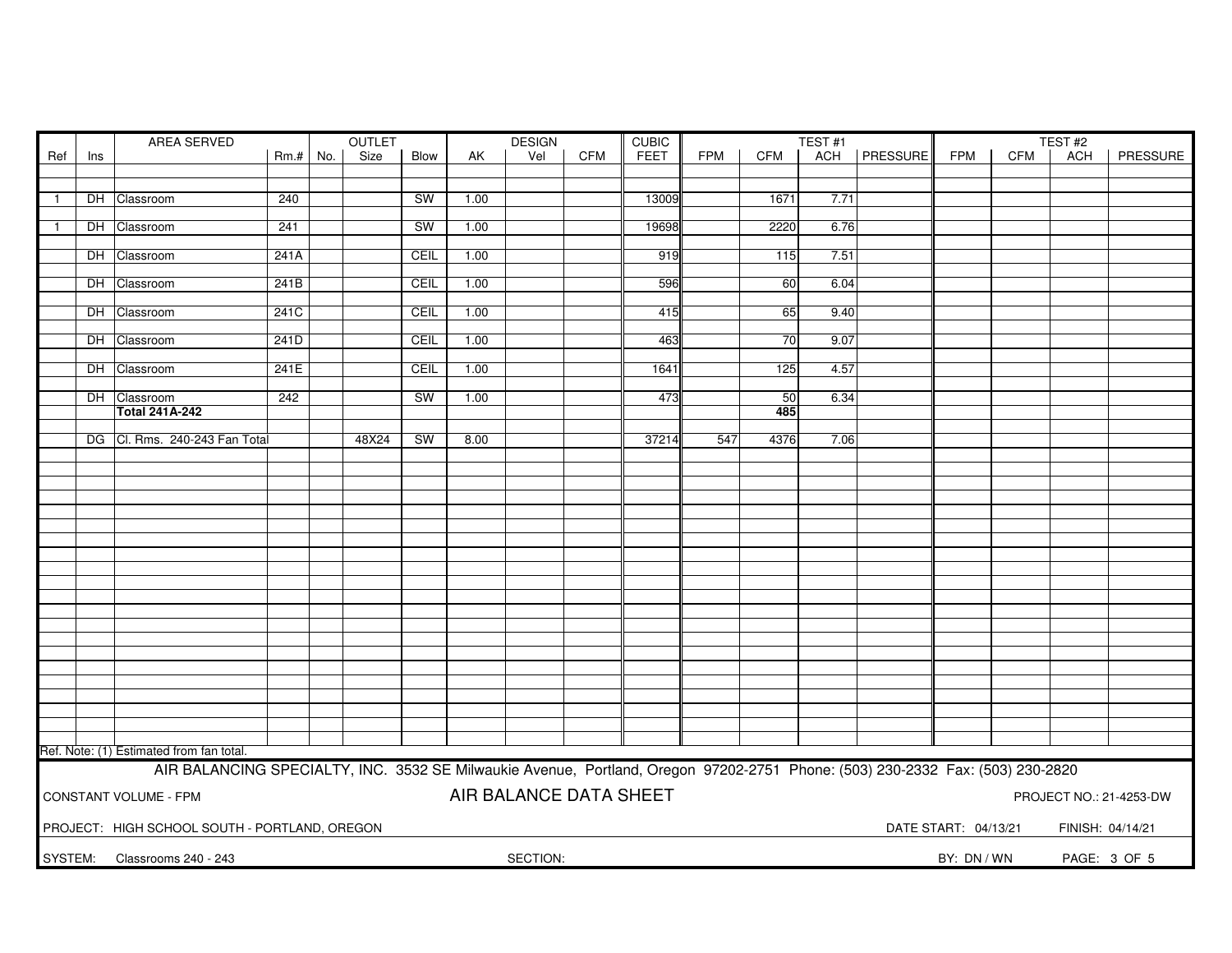|     | AREA SERVED |                                                                                                                               |        | OUTLET |      |             | <b>DESIGN</b> |                        |            | <b>CUBIC</b> |                   |                         | TEST#1 | TEST#2          |                      |            |                  |                         |
|-----|-------------|-------------------------------------------------------------------------------------------------------------------------------|--------|--------|------|-------------|---------------|------------------------|------------|--------------|-------------------|-------------------------|--------|-----------------|----------------------|------------|------------------|-------------------------|
| Ref | Ins         |                                                                                                                               | $Rm.+$ | No.    | Size | <b>Blow</b> | AK.           | Vel                    | <b>CFM</b> | <b>FEET</b>  | <b>FPM</b>        | <b>CFM</b>              | ACH    | <b>PRESSURE</b> | <b>FPM</b>           | <b>CFM</b> | <b>ACH</b>       | PRESSURE                |
|     |             |                                                                                                                               |        |        |      |             |               |                        |            |              |                   |                         |        |                 |                      |            |                  |                         |
|     |             | DH Faculty Men (by Rm 202)                                                                                                    |        |        |      |             | 1.00          |                        |            | 1663         |                   | $\overline{0}$          | 0.00   |                 |                      |            |                  |                         |
|     |             |                                                                                                                               |        |        |      |             |               |                        |            |              |                   |                         |        |                 |                      |            |                  |                         |
|     |             | DH Faculty Women (by Rm 202)                                                                                                  |        |        |      |             | 1.00          |                        |            | 2091         |                   | 1400                    | 40.17  |                 |                      |            |                  |                         |
|     |             | Women's (by Rm 220)                                                                                                           |        |        |      |             | 1.00          |                        |            |              |                   | <b>GRAVITY (LOCKED)</b> |        |                 |                      |            |                  |                         |
|     |             |                                                                                                                               |        |        |      |             |               |                        |            |              |                   |                         |        |                 |                      |            |                  |                         |
|     |             | Men's (by Rm 220)                                                                                                             |        |        |      |             | 1.00          |                        |            |              |                   | <b>GRAVITY (LOCKED)</b> |        |                 |                      |            |                  |                         |
|     |             |                                                                                                                               |        |        |      |             |               |                        |            |              |                   |                         |        |                 |                      |            |                  |                         |
|     |             | Faculty RR (by Rm 225)                                                                                                        |        |        |      |             | 1.00          |                        |            |              | <b>NO EXHAUST</b> |                         |        |                 |                      |            |                  |                         |
|     |             |                                                                                                                               |        |        |      |             |               |                        |            |              |                   |                         |        |                 |                      |            |                  |                         |
|     |             | DH Women's (by Rm 230)                                                                                                        |        |        |      |             | 1.00          |                        |            | 2127         |                   | 90                      | 2.54   |                 |                      |            |                  |                         |
|     |             |                                                                                                                               |        |        |      |             |               |                        |            |              |                   |                         |        |                 |                      |            |                  |                         |
|     |             | DH Men's (by Rm 230)                                                                                                          |        |        |      |             | 1.00          |                        |            | 2705         |                   | 195                     | 4.33   |                 |                      |            |                  |                         |
|     |             | DH Faculty Men (by Rm 232)                                                                                                    |        |        |      |             |               |                        |            | 2476         |                   | 110                     | 2.67   |                 |                      |            |                  |                         |
|     |             |                                                                                                                               |        |        |      |             | 1.00          |                        |            |              |                   |                         |        |                 |                      |            |                  |                         |
|     |             | DH Faculty Women's (by Rm 232)                                                                                                |        |        |      |             | 1.00          |                        |            | 3006         |                   | 400                     | 7.98   |                 |                      |            |                  |                         |
|     |             |                                                                                                                               |        |        |      |             |               |                        |            |              |                   |                         |        |                 |                      |            |                  |                         |
|     |             | DH Women's (by Rm 242)                                                                                                        |        |        |      |             | 1.00          |                        |            | 1856         |                   | 190                     | 6.14   |                 |                      |            |                  |                         |
|     |             |                                                                                                                               |        |        |      |             |               |                        |            |              |                   |                         |        |                 |                      |            |                  |                         |
|     |             | DH Men's (by Rm 232)                                                                                                          |        |        |      |             | 1.00          |                        |            | 1556         |                   | 190                     | 7.33   |                 |                      |            |                  |                         |
|     |             |                                                                                                                               |        |        |      |             |               |                        |            |              |                   |                         |        |                 |                      |            |                  |                         |
|     |             |                                                                                                                               |        |        |      |             |               |                        |            |              |                   |                         |        |                 |                      |            |                  |                         |
|     |             |                                                                                                                               |        |        |      |             |               |                        |            |              |                   |                         |        |                 |                      |            |                  |                         |
|     |             |                                                                                                                               |        |        |      |             |               |                        |            |              |                   |                         |        |                 |                      |            |                  |                         |
|     |             |                                                                                                                               |        |        |      |             |               |                        |            |              |                   |                         |        |                 |                      |            |                  |                         |
|     |             |                                                                                                                               |        |        |      |             |               |                        |            |              |                   |                         |        |                 |                      |            |                  |                         |
|     |             |                                                                                                                               |        |        |      |             |               |                        |            |              |                   |                         |        |                 |                      |            |                  |                         |
|     |             |                                                                                                                               |        |        |      |             |               |                        |            |              |                   |                         |        |                 |                      |            |                  |                         |
|     |             |                                                                                                                               |        |        |      |             |               |                        |            |              |                   |                         |        |                 |                      |            |                  |                         |
|     |             |                                                                                                                               |        |        |      |             |               |                        |            |              |                   |                         |        |                 |                      |            |                  |                         |
|     |             |                                                                                                                               |        |        |      |             |               |                        |            |              |                   |                         |        |                 |                      |            |                  |                         |
|     |             |                                                                                                                               |        |        |      |             |               |                        |            |              |                   |                         |        |                 |                      |            |                  |                         |
|     |             |                                                                                                                               |        |        |      |             |               |                        |            |              |                   |                         |        |                 |                      |            |                  |                         |
|     |             |                                                                                                                               |        |        |      |             |               |                        |            |              |                   |                         |        |                 |                      |            |                  |                         |
|     |             |                                                                                                                               |        |        |      |             |               |                        |            |              |                   |                         |        |                 |                      |            |                  |                         |
|     |             |                                                                                                                               |        |        |      |             |               |                        |            |              |                   |                         |        |                 |                      |            |                  |                         |
|     |             |                                                                                                                               |        |        |      |             |               |                        |            |              |                   |                         |        |                 |                      |            |                  |                         |
|     |             |                                                                                                                               |        |        |      |             |               |                        |            |              |                   |                         |        |                 |                      |            |                  |                         |
|     |             | AIR BALANCING SPECIALTY, INC. 3532 SE Milwaukie Avenue, Portland, Oregon 97202-2751 Phone: (503) 230-2332 Fax: (503) 230-2820 |        |        |      |             |               |                        |            |              |                   |                         |        |                 |                      |            |                  |                         |
|     |             |                                                                                                                               |        |        |      |             |               |                        |            |              |                   |                         |        |                 |                      |            |                  |                         |
|     |             | CONSTANT VOLUME - FPM                                                                                                         |        |        |      |             |               | AIR BALANCE DATA SHEET |            |              |                   |                         |        |                 |                      |            |                  | PROJECT NO.: 21-4253-DW |
|     |             |                                                                                                                               |        |        |      |             |               |                        |            |              |                   |                         |        |                 |                      |            |                  |                         |
|     |             | PROJECT: HIGH SCHOOL SOUTH - PORTLAND, OREGON                                                                                 |        |        |      |             |               |                        |            |              |                   |                         |        |                 | DATE START: 04/13/21 |            | FINISH: 04/14/21 |                         |
|     |             |                                                                                                                               |        |        |      |             |               |                        |            |              |                   |                         |        |                 |                      |            |                  |                         |
|     |             | SYSTEM: Exhaust, Main Office, Boardroom, Faculty Lunch                                                                        |        |        |      |             |               |                        | SECTION:   |              |                   |                         |        |                 | BY: DN / WN          |            |                  | PAGE: 4 OF 5            |
|     |             |                                                                                                                               |        |        |      |             |               |                        |            |              |                   |                         |        |                 |                      |            |                  |                         |
|     |             |                                                                                                                               |        |        |      |             |               |                        |            |              |                   |                         |        |                 |                      |            |                  |                         |